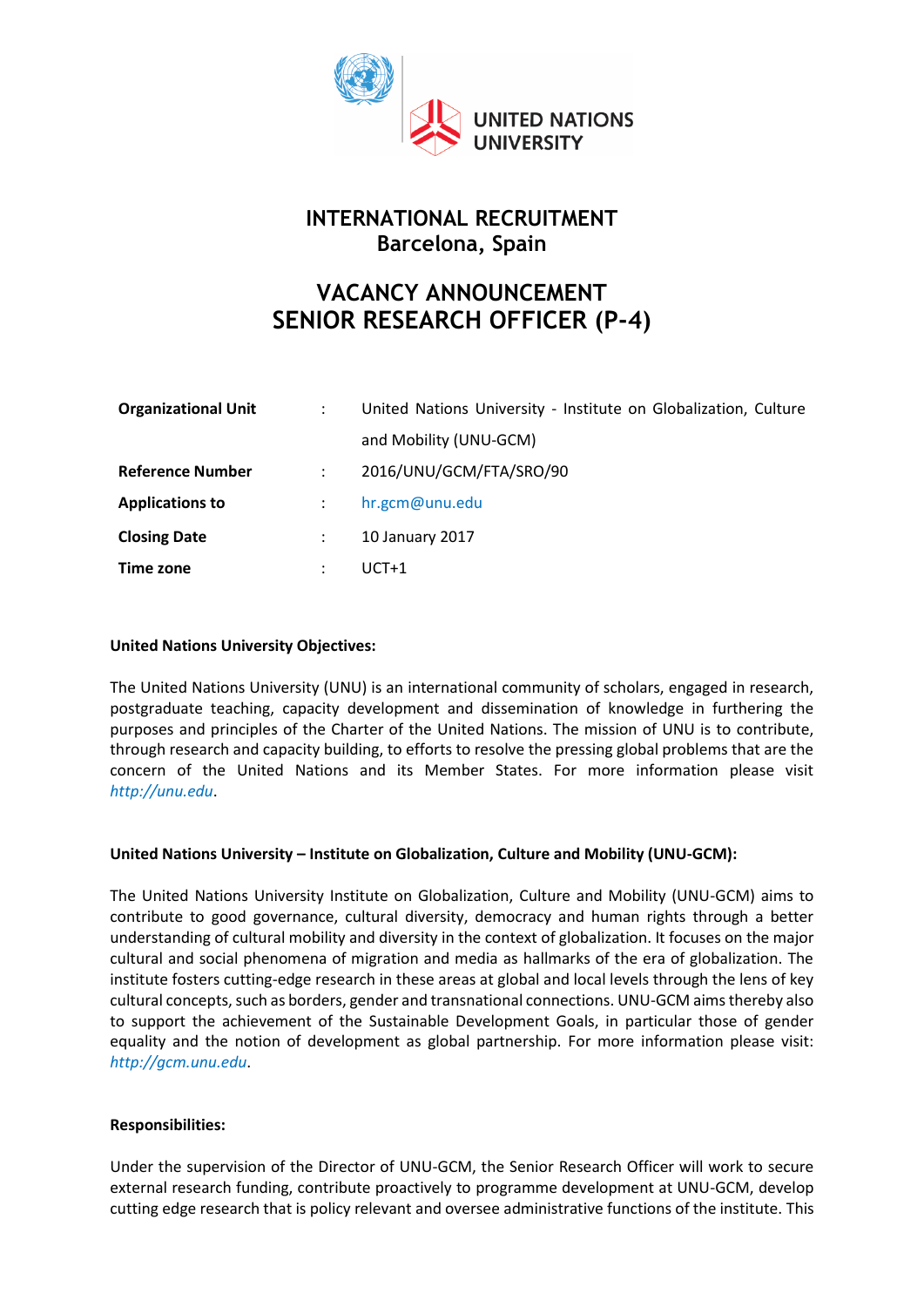post requires substantial and demonstrable experience in raising special project funds for research on areas of migration that are relevant to the mission of UNU-GCM. Specific responsibilities include:

- Close engagement on strategic research pathways for the institute, ensuring pace and quality in the development of the institute in line with its vision and mission;
- Securing external funding for academic and research activities in the programme areas and identifying funding opportunities for UNU-GCM's strategic growth; it is expected that 60% of the role will relate to external fundraising;
- Working closely with UNU-GCM's research team in order to secure specific project funding;
- Producing original, policy-oriented research and developing policy recommendations on issues relating to migration that are relevant to the wider UN system;
- Monitoring and evaluating activities and submitting periodic reports, and preparing descriptions of programme activities as required;
- Working closely with the administrative team, with administrative responsibilities for certifying payments and offering guidance on logistical and other needs of UNU-GCM;
- Working as required with all members of the team to lead the programme and activities of UNU-GCM;
- The ability to mentor and guide researchers at pre-doctoral, doctoral and postdoctoral levels;
- Be willing to travel as required in order to establish collaborations with relevant external entities, to further research and to provide strategic outreach for the work of UNU-GCM;
- Performing other duties as assigned.

## **Required Qualifications and Experience:**

- A Ph.D. in the Social Sciences or Humanities that focuses on migration;
- At least seven (7) years of relevant, progressively responsible experience in research, programme development and proof of successful project fund raising within international organisations and/or research/training institutions;
- A strong international research background in a migration-related area, with proven academic achievements in relevant fields and an excellent publications record;
- Detailed and up to date knowledge of the UN system and of migration-related policy formation within it;
- Knowledge of, and familiarity with, funding sources and a proven ability to raise external funds;
- Fluency in English is essential, a good working knowledge of Spanish is desirable; working Knowledge of other UN official languages is an advantage;
- Demonstrated sensitivity to gender issues;
- Good team player with strong interpersonal skills demonstrated by the ability to work in a multi-cultural, multi-ethnic environment with sensitivity and respect for diversity.

#### **Remuneration**

We offer competitive net salary (tax-exempted) at P-4 level commensurate to level of experience and allowances including post adjustment. Post adjustment is subject to change.

The post carries the standard set of United Nations benefits and entitlements for international positions in the UN Common Systems, including participation in the United Nations Joint Staff Pension Fund, the possibility of participation in a health insurance programme, education grant, removal expenses and home leave.

For more information, please visit *[http://www.un.org/Depts/OHRM/salaries\\_allowances/salary.htm.](http://www.un.org/Depts/OHRM/salaries_allowances/salary.htm)*